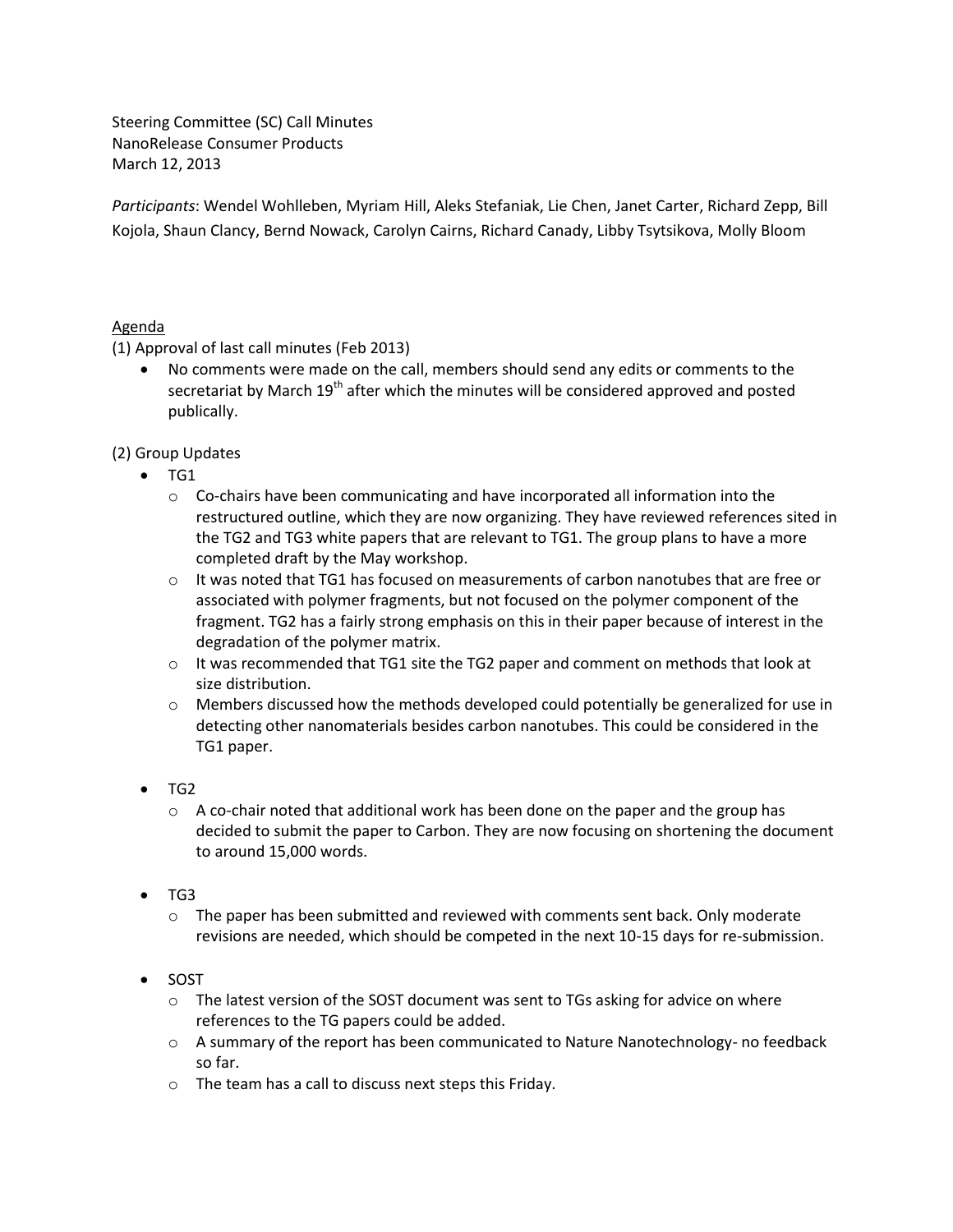$\circ$  It was noted that the recent news on the health effects of carbon nanotubes from NIOSH. gives the SOST paper a good chance at getting into Nature Nanotechnology.

(3) Status of Glossary for NanoRelease CP

- This document has been reviewed and is considered finalized to be posted online.
- Two additions to the glossary were proposed on the call. Members will have one month to comment and approve these additions, which will then be added to the online glossary.
- The Glossary will be posted online as a working document to be updated or added to as needed.

## (4) Phase 2.5 & 3 Updates

- Phase 2.5 Oversight Committee Update
	- o Members were reminded that the 2.5 objective is to look across labs and published work to see what has been done so far in areas that are relevant to our project goals and white papers.
	- $\circ$  Documents have evolved that will help lead the interviews with parties who have already performed release studies. These are available on the internal website for the project. *Action Item*: Members are invited to send any comments on this review process to the secretariat.
		- **EXECTE:** Reference List and Information Catalogue: All references collected by the TGs and white papers for the project are in a reference list with copies of articles in the Information Catalogue on the project internal website. Not all references are specifically relevant, but this is an inclusive list which can be use for further searches.
		- **Sorting Table: Paper titles and abstracts are being looked through to identify studies** that are directly relevant for release of nanotubes from polymer composites- 15-20 studies. Articles have been numbered from 1-4 for priority of relevance.
		- **ULE ST AT A UNITY CONCOCOLS 1** OUTSTART OUTSTART ON MATRIST **Propertion** Cuestion Matrix: This set of questions is being used to go through the relevant studies and to interview Principal Investigators of the studies.
	- $\circ$  This information will then go into an annotated outline for coming to conclusions about the strengths and gaps in research. After review from the SC and oversight group, this will be developed into a full document that can be presented at the workshop in May to discuss methods and materials to carry forward in Phase 3.
- Phase 3 ITG Update
	- $\circ$  A scope of work outline is being drafted for structuring this phase and lining up labs. This will be finalized as decisions are made about what methods will be tested.
	- o *Action Item*: Members should review the ITG draft Charge and structure document sending any comments or edits.
	- $\circ$  Labs interviewed in Phase 2.5 will be asked if they are interested in participating in the ITG.
	- o A first call group call for the ITG will be scheduled soon. *Action Item*: Members should review the Preliminary ITG Member list and identify experts to be on the first call for the group.
- May 16-17, 2013 Workshop to conclude Phase 2.5/begin Phase 3
	- o This workshop will be held right after the Nanotech 2013 conference.
	- $\circ$  The secretariat is working on location for this conference and will follow-up with a proposed agenda and save the date email within the next two weeks.